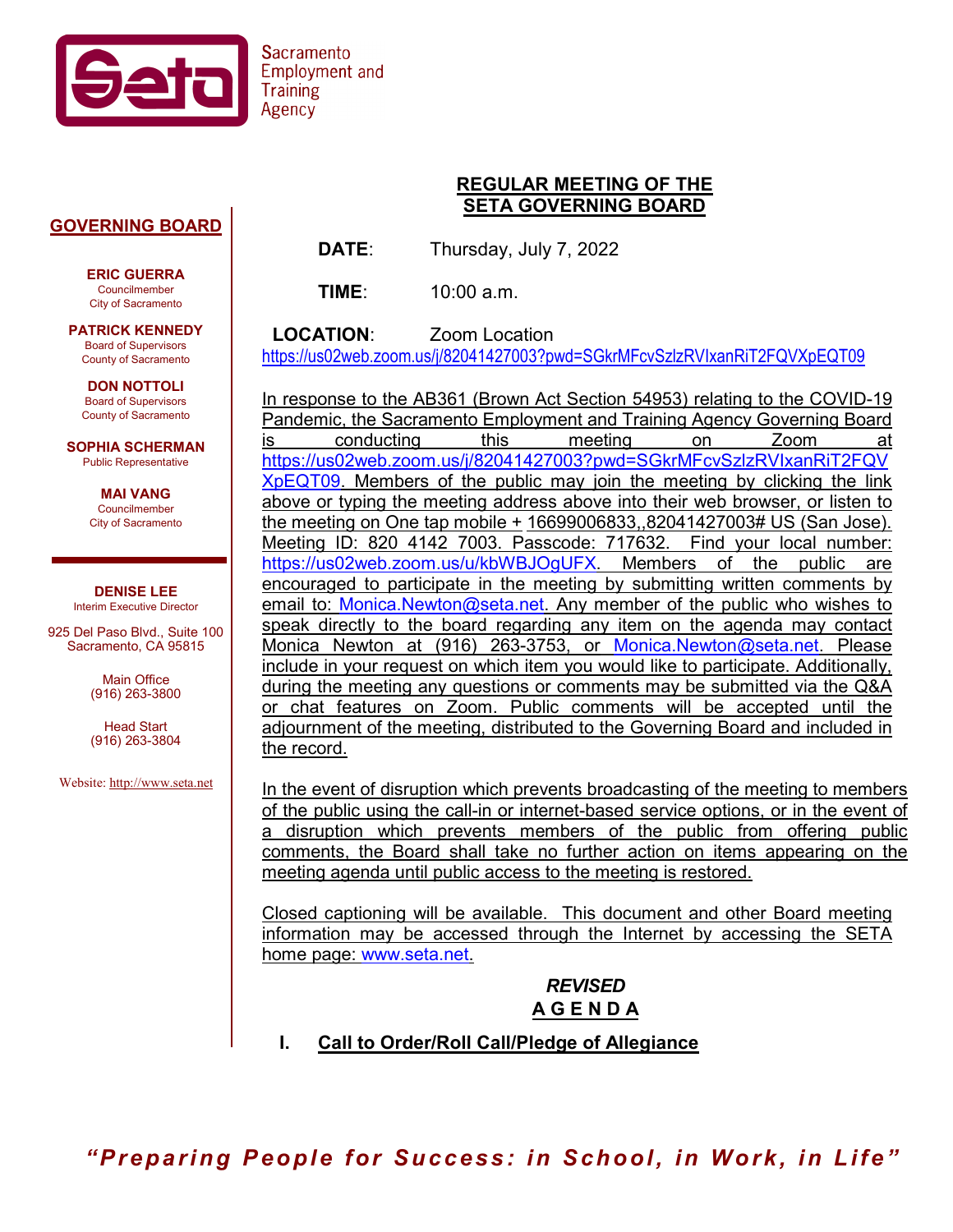| П.  | <b>Consent Items</b>                                                                                                                                                                                                                                                              | <b>Page Number</b> |
|-----|-----------------------------------------------------------------------------------------------------------------------------------------------------------------------------------------------------------------------------------------------------------------------------------|--------------------|
| A.  | Approval of Minutes of the June 2, 2022 Regular Board Meeting                                                                                                                                                                                                                     | $1 - 11$           |
| В.  | <b>Approval of Claims and Warrants</b>                                                                                                                                                                                                                                            | 12                 |
| С.  | Approval to Modify Cooperative Personnel Services' Vendor<br><b>Services Contract</b>                                                                                                                                                                                             | $13 - 14$          |
| Ш.  | <b>Action Items</b>                                                                                                                                                                                                                                                               |                    |
| А.  | <b>GENERAL ADMINISTRATION/SETA</b>                                                                                                                                                                                                                                                |                    |
| 1.  | Approval of Findings and Authorization to Extend Use of<br>Teleconferencing Procedures for Board Meetings During Declared<br>State of Emergency and/or While State or Local Officials Continue to<br>Impose or Recommend Measures to Promote Social Distancing<br>(Legal Counsel) | $15 - 16$          |
| 2.  | Approval of Appointments to the Sacramento Works Board (Roy Kim)                                                                                                                                                                                                                  | $17 - 18$          |
| 3.  | Approval of Labor Agreements and Revised Salary Schedule<br>(D'et Saurbourne)                                                                                                                                                                                                     | 19-20              |
| 4.  | Approval of the Personnel Resolution Covering Unrepresented<br>Confidential and Management, and Revised Salary Schedule<br>(Denise Lee)                                                                                                                                           | $21 - 22$          |
| В.  | <b>WORKFORCE DEVELOPMENT DEPARTMENT</b>                                                                                                                                                                                                                                           |                    |
|     | <b>Community Services Block Grant: No Items</b>                                                                                                                                                                                                                                   |                    |
|     | One Stop Services: No Items                                                                                                                                                                                                                                                       |                    |
|     | Refugee Services:                                                                                                                                                                                                                                                                 |                    |
| 1.  | Non-Competitive Procurement Finding and Approval to Augment the<br>Slavic Assistance Center, Inc. Under the Refugee Support Services<br>(RSS) Set-Aside Grant for Services to Older Refugees (SOR), Program<br>Year 2021-2022 (Michelle O'Camb)                                   | $23 - 24$          |
| C.  | <b>CHILDREN AND FAMILY SERVICES: No Items</b>                                                                                                                                                                                                                                     |                    |
| IV. | <b>Information Items</b>                                                                                                                                                                                                                                                          |                    |

- A. Fiscal Monitoring Reports (D'et Saurbourne) 25-27
	- My Sister's House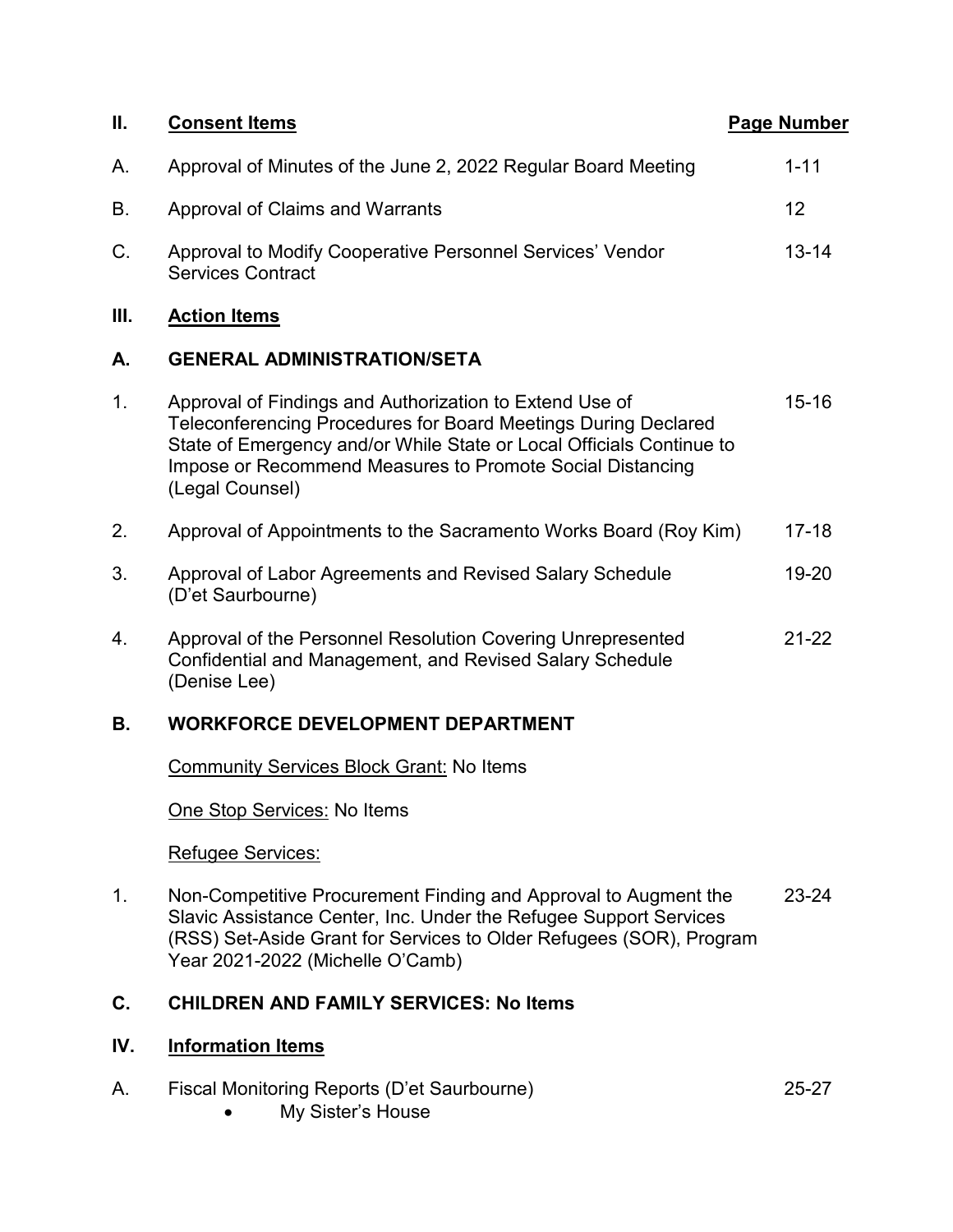## **IV. Information Items** (continued)

| В.             | Employer Success Stories and Activity Report (William Walker)                             | 28-40 |
|----------------|-------------------------------------------------------------------------------------------|-------|
| $C_{\cdot}$    | Dislocated Worker Update (William Walker)                                                 | 41-43 |
| D.             | Unemployment Update/Press Release from the Employment<br>Development Department (Roy Kim) | 44-50 |
| Е.             | Head Start Reports (Denise Lee)                                                           | 51-59 |
| V.             | <b>Reports to the Board</b>                                                               | 60    |
| Α.<br>В.<br>C. | Chair<br><b>Interim Executive Director</b><br><b>Deputy Directors</b>                     |       |

- D. Counsel<br>E. Members
- E. Members of the Board<br>F. Public
- Public

## **VII. Adjournment**

# **REVISED DISTRIBUTION DATE: Wednesday, June 22, 2022 DISTRIBUTION DATE: Wednesday, June 22, 2022**

SETA Governing Board meeting hosted by: Councilmember Eric Guerra (Chair) & Supervisor Patrick Kennedy (Vice Chair)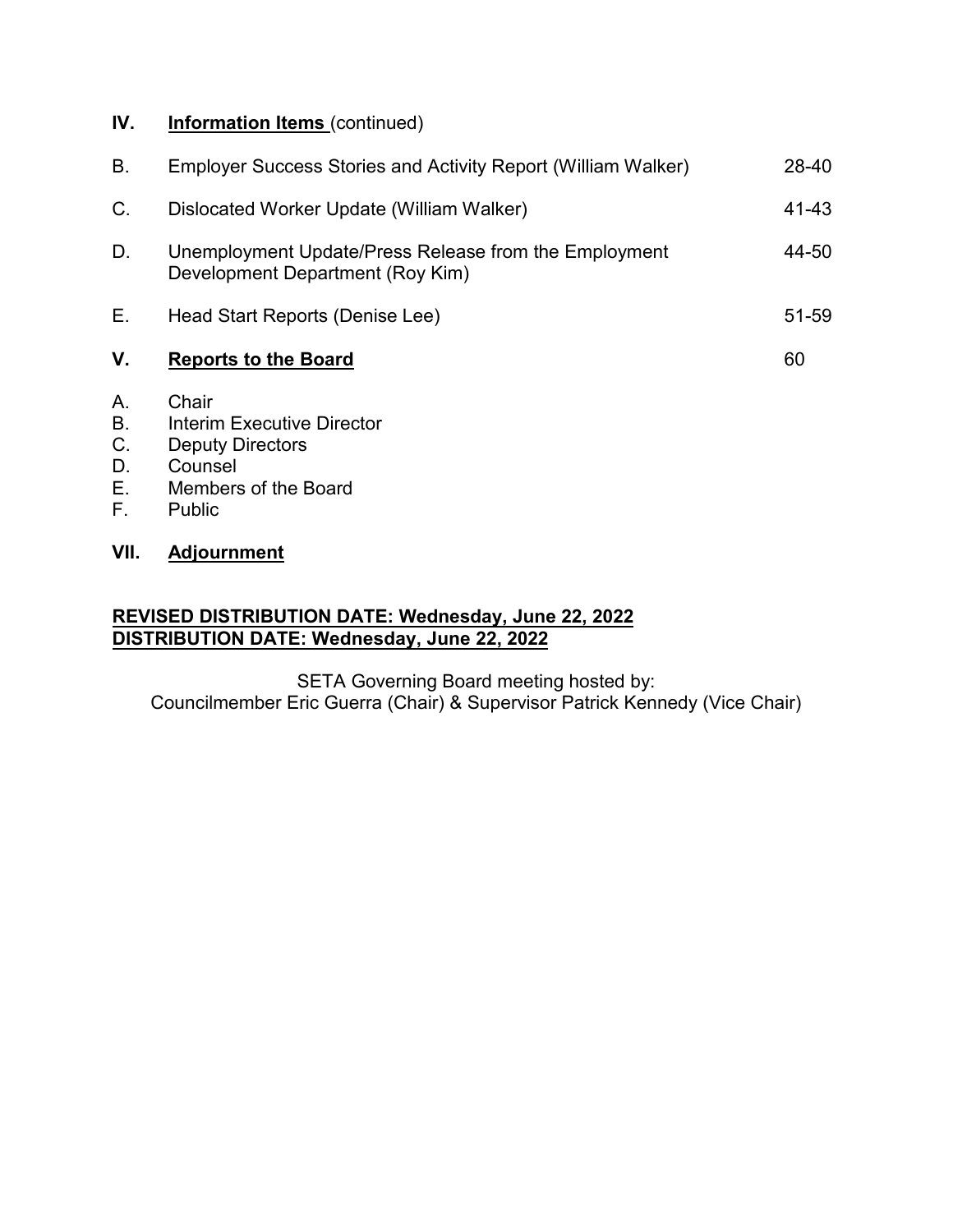### ITEM III-A –1- ACTION APPROVAL OF FINDINGS AND AUTHORIZATION TO EXTEND USE OF TELECONFERENCING PROCEDURES FOR BOARD MEETINGS DURING DECLARED STATE OF EMERGENCY AND/OR WHILE STATE OR LOCAL OFFICIALS CONTINUE TO IMPOSE OR RECOMMEND MEASURES TO PROMOTE SOCIAL DISTANCING

### BACKGROUND:

California Governor Gavin Newsom has issued long-existing state of emergency related to COVID-19, which remains in effect. Governor Newsom had previously authorized local agencies, by Executive Order, to conduct meetings under the Brown Act utilizing Zoom or other remote procedures to conduct meeting by modified teleconference procedures. In September 2021, the legislature signed and passed into law AB 361, which amended Section 54953 of the Brown Act to similarly authorize teleconferencing of Board Meetings, provided necessary procedures are followed.

Under AB 361, in the event of disruption which prevents broadcasting of the meeting to members of the public using the call-in or internet-based service options, or in the event of a disruption which prevents members of the public from offering public comments, the legislative body shall take no further action on items appearing on the meeting agenda until public access to the meeting is restored.

AB 361 also authorizes public agencies to continue to hold subsequent meetings via teleconference procedures during any state of emergency that directly impacts the ability of the members to meet safely in person or while State or local officials continue to impose or recommend measures to promote social distancing. The Governor's declared continuing state of emergency remains active and continues to serve to protect members of the public from unnecessary risk and exposure to COVID-19. In addition, Ca OSHA continues to recommend physical distancing in places of employment as a measure to protect employees against the spread of COVID-19. Given these circumstances, in order to allow for the next Board meeting to be held by teleconference procedures consistent with AB 361, the Board must make the following findings no later than 30 days after the first teleconferencing meeting and every 30 days thereafter by majority vote:

- a. The legislative body has reconsidered the circumstances of the state of emergency.
- b. Any of the following circumstances exists:
	- i. The state of emergency continues to directly impact the ability of the members to meet safely in person.
	- ii. State or local officials continue to impose or recommend measures to promote social distancing.